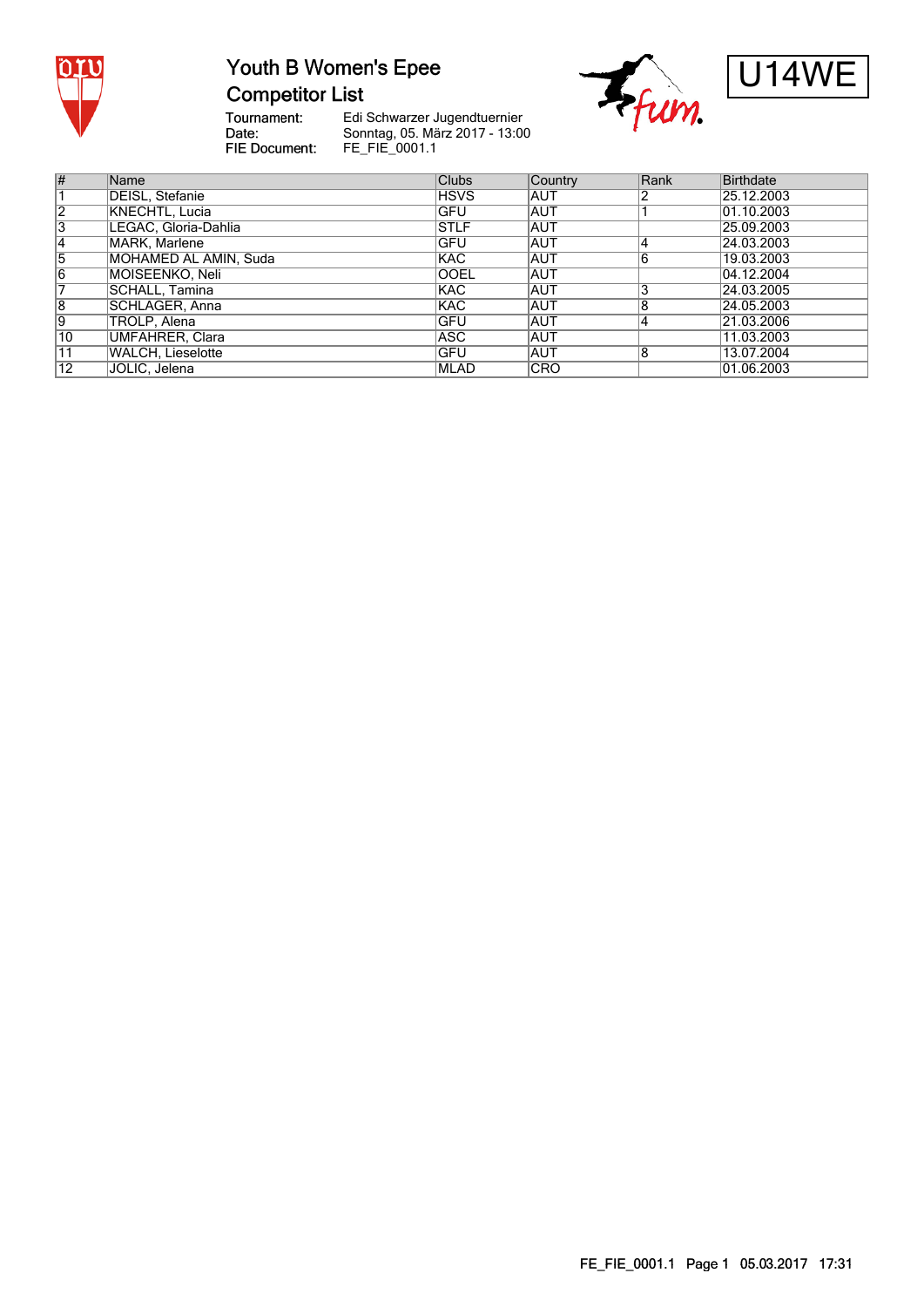|                                                | Edi Schwarzer Jugendtuernier                                                                                                                    |  |  |  |  |  |  |  |  |  |  |  |
|------------------------------------------------|-------------------------------------------------------------------------------------------------------------------------------------------------|--|--|--|--|--|--|--|--|--|--|--|
|                                                | Mödling                                                                                                                                         |  |  |  |  |  |  |  |  |  |  |  |
| Sonntag, 05. März 2017                         |                                                                                                                                                 |  |  |  |  |  |  |  |  |  |  |  |
| Youth B Women's Epee                           |                                                                                                                                                 |  |  |  |  |  |  |  |  |  |  |  |
| Total # of competitors: 12 Total # of pools: 2 |                                                                                                                                                 |  |  |  |  |  |  |  |  |  |  |  |
| Round 1                                        | 2 pools of 6<br>All competitors (100%) promoted to the next round                                                                               |  |  |  |  |  |  |  |  |  |  |  |
| Round 2                                        | 1 pool of 6, 1 pool of 5<br>10 (75,00% of 12) competitors promoted to the next<br>round Use the combined pool results to seed the next<br>round |  |  |  |  |  |  |  |  |  |  |  |
| Round 3                                        | Incomplete DE table of 16 fenced through the finals, no fence-off for third                                                                     |  |  |  |  |  |  |  |  |  |  |  |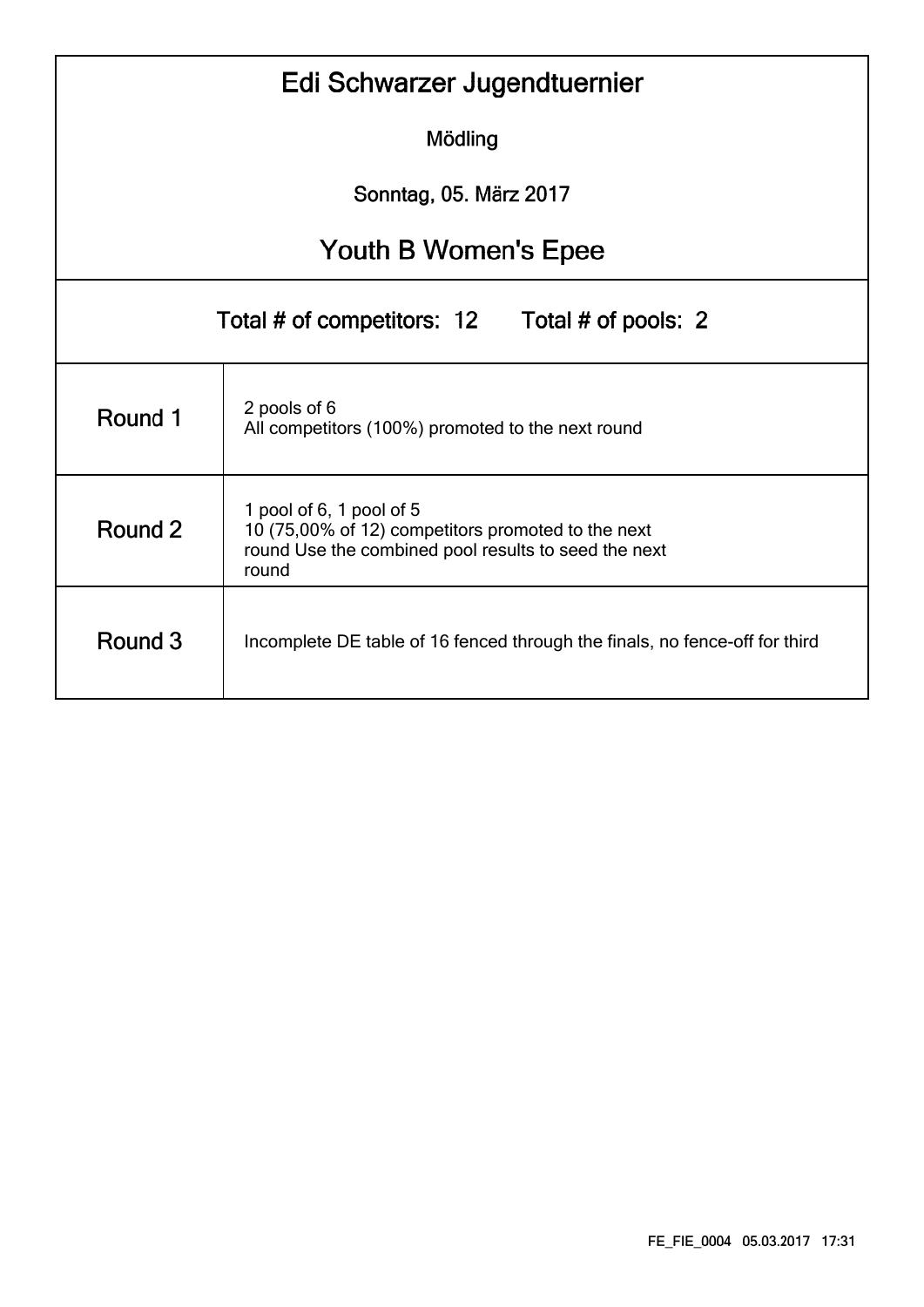

# Youth B Women's Epee

Seeding for Round #1 - Pool

Tournament:<br>Date: FIE Document:

Edi Schwarzer Jugendtuernier<br>Sonntag, 05. März 2017 - 13:00<br>FE\_FIE\_0001.2





| Seed            | Name                     | <b>Club</b>  | Country    | Rank | Notes |
|-----------------|--------------------------|--------------|------------|------|-------|
|                 | <b>KNECHTL, Lucia</b>    | GFU          | IAUT       |      |       |
| 12              | DEISL, Stefanie          | <b>HSVS</b>  | <b>AUT</b> |      |       |
| 3               | SCHALL, Tamina           | <b>KAC</b>   | <b>AUT</b> |      |       |
|                 | MARK, Marlene            | IGFU         | <b>AUT</b> |      |       |
| 5               | TROLP, Alena             | <b>IGFU</b>  | <b>AUT</b> |      |       |
| 16              | MOHAMED AL AMIN, Suda    | <b>KAC</b>   | <b>AUT</b> |      |       |
|                 | <b>WALCH, Lieselotte</b> | GFU          | <b>AUT</b> |      |       |
| 8               | SCHLAGER, Anna           | KAC          | <b>AUT</b> | Ο    |       |
| Ι9              | LEGAC, Gloria-Dahlia     | <b>STLF</b>  | AUT        |      |       |
| 10              | UMFAHRER, Clara          | ASC.         | <b>AUT</b> |      |       |
| 11              | MOISEENKO, Neli          | <b>OOEL</b>  | <b>AUT</b> |      |       |
| $\overline{12}$ | JOLIC, Jelena            | <b>IMLAD</b> | ICRO       |      |       |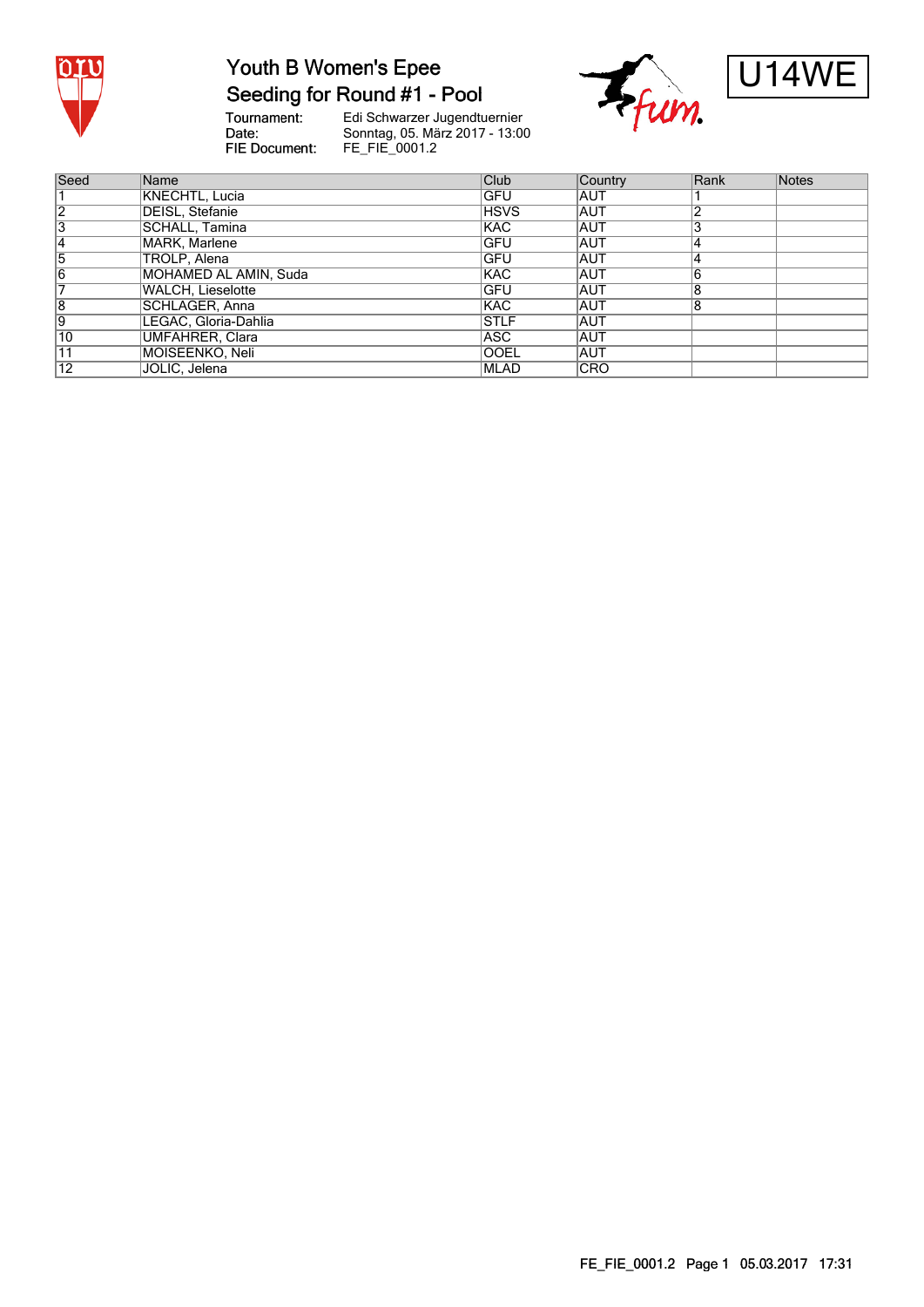

#### Youth B Women's Epee **Pool Results**





Tournament: Date: FIE Document:

Edi Schwarzer Jugendtuernier Sonntag, 05. März 2017 - 13:00 FE\_FIE\_0007

|                        | Referee(s):<br>BRESSLAUER, Tobias (FUM / AUT)<br>BRIGOLA, Peter (1 / AUT) |                |                |                |                |                |                |                |                |        |    |                 |          |
|------------------------|---------------------------------------------------------------------------|----------------|----------------|----------------|----------------|----------------|----------------|----------------|----------------|--------|----|-----------------|----------|
| Name                   | Affiliation                                                               | #              |                | $\overline{2}$ | 3              | $\overline{4}$ | 5              | 6              | v              | V/M TS |    | <b>TR</b>       | Ind      |
| <b>KNECHTL, Lucia</b>  | GFU / AUT                                                                 |                |                | V <sub>5</sub> | V5             | V <sub>5</sub> | V5             | V <sub>5</sub> | 5              | 1,00   | 25 | 12 <sub>2</sub> | 13       |
| TROLP, Alena           | GFU / AUT                                                                 | $\overline{2}$ | D4             |                | D <sub>4</sub> | D <sub>4</sub> | V <sub>5</sub> | D <sub>4</sub> | 1              | 0.20   | 21 | 21              | $\Omega$ |
| MOISEENKO, Neli        | OOEL / AUT                                                                | 3              | D1             | V <sub>5</sub> |                | D1             | V <sub>5</sub> | D <sub>2</sub> | $\overline{2}$ | 0,40   | 14 | 20              | -6       |
| LEGAC, Gloria-Dahlia   | STLF / AUT                                                                | 4              | D <sub>2</sub> | V <sub>5</sub> | V <sub>4</sub> |                | V <sub>5</sub> | V <sub>5</sub> | 4              | 0,80   | 21 | 15              | 6        |
| <b>UMFAHRER, Clara</b> | ASC / AUT                                                                 | 5              | D <sub>3</sub> | D1             | D <sub>2</sub> | D <sub>1</sub> |                | D <sub>4</sub> | $\mathbf 0$    | 0,00   | 11 | 25              | $-14$    |
| MOHAMED AL AMIN, Suda  | KAC / AUT                                                                 | 6              | D <sub>2</sub> | V <sub>5</sub> | V <sub>5</sub> | D <sub>4</sub> | V <sub>5</sub> |                | 3              | 0,60   | 21 | 20              |          |

| Referee(s):<br>$\blacksquare$<br>SCHMEDLER, Michael (HSVS / AUT)<br>SCHMIDL, Rosa (OELFO / AUT) |                    |    |                |                |                |                |                |                |      |    |                 |      |
|-------------------------------------------------------------------------------------------------|--------------------|----|----------------|----------------|----------------|----------------|----------------|----------------|------|----|-----------------|------|
| Name                                                                                            | <b>Affiliation</b> | #  |                | 2              | 3              | $\overline{4}$ | 5              | v              |      |    | V/M TS TR Ind   |      |
| SCHLAGER, Anna                                                                                  | KAC / AUT          | 1. |                | D4             | D4             | V <sub>5</sub> | D <sub>3</sub> |                | 0,25 | 16 | 18 <sup>1</sup> | $-2$ |
| <b>SCHALL, Tamina</b>                                                                           | KAC / AUT          | 2  | V5             |                | V <sub>5</sub> | V <sub>5</sub> | V <sub>5</sub> | 4              | 1,00 | 20 | 13              | -7   |
| <b>WALCH, Lieselotte</b>                                                                        | GFU / AUT          | 3  | V5             | D <sub>3</sub> |                | V <sub>5</sub> | D <sub>3</sub> | $\overline{2}$ | 0,50 | 16 | 17              | - 1  |
| MARK, Marlene                                                                                   | GFU / AUT          |    | D <sub>3</sub> | D <sub>2</sub> | D <sub>3</sub> |                | D <sub>3</sub> | $\mathbf 0$    | 0,00 | 11 | 20              | -9   |
| DEISL, Stefanie                                                                                 | HSVS / AUT         | 5  | V <sub>5</sub> | D4             | V <sub>5</sub> | V <sub>5</sub> |                | 3              | 0,75 | 19 | 14              | 5    |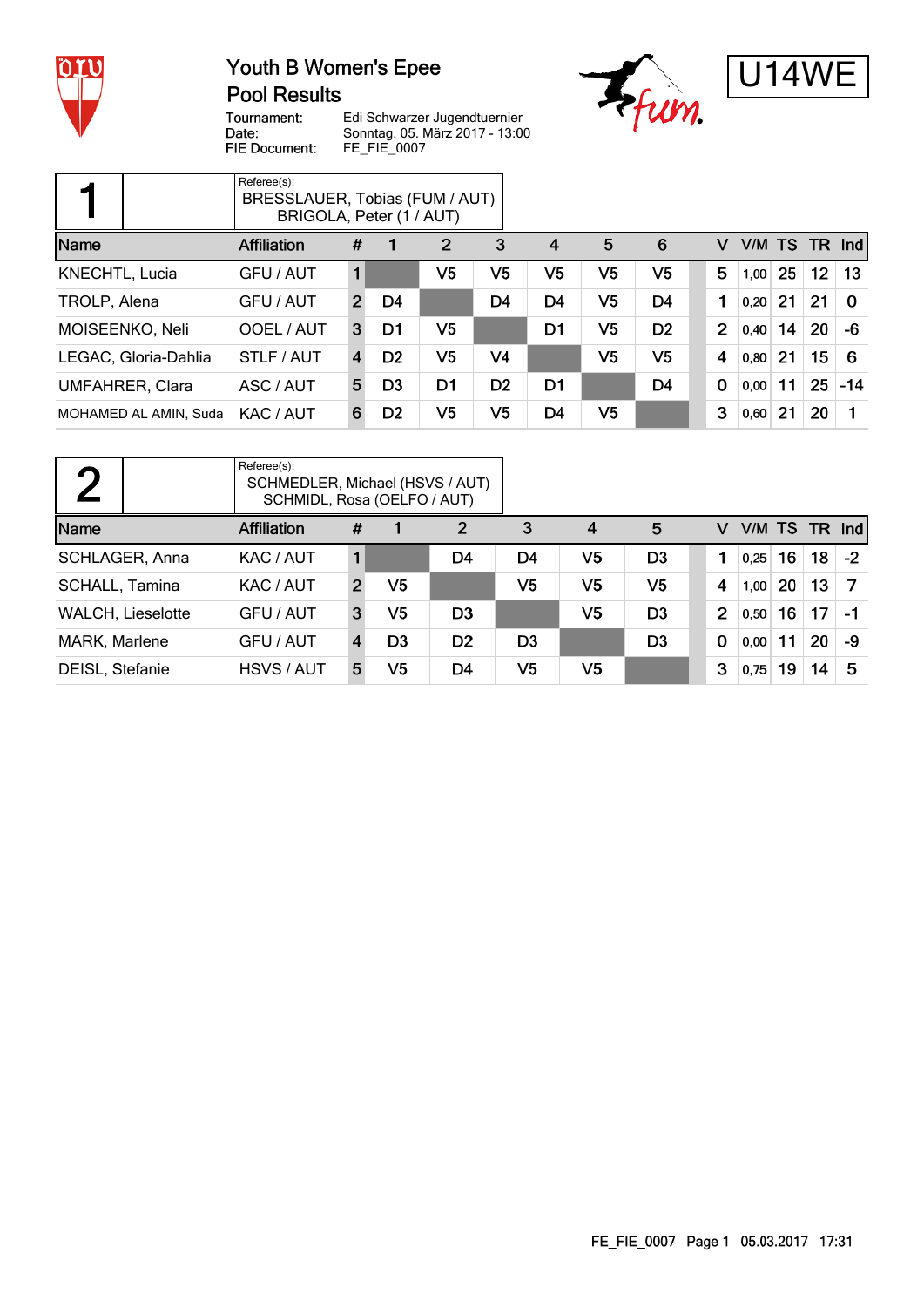

#### Youth B Women's Epee Seeding for Round #2 - Pool

Tournament:<br>Date: **FIE Document:** 

Edi Schwarzer Jugendtuernier Sonntag, 05. März 2017 - 13:00 FE\_FIE\_0008





| Seed           | Name                   | Club        | Country    | V   | V/M   | TS | <b>TR</b> | lnd   | Notes    |
|----------------|------------------------|-------------|------------|-----|-------|----|-----------|-------|----------|
|                | KNECHTL, Lucia         | GFU         | AUT        | 5   | 1,00  | 25 | 12        | ∣+13  | Advanced |
| $\overline{2}$ | SCHALL, Tamina         | <b>KAC</b>  | AUT        | 4   | 1.00  | 20 | ำ3        | $+7$  | Advanced |
| 3              | LEGAC, Gloria-Dahlia   | <b>STLF</b> | <b>AUT</b> | 4   | 0.80  | 21 | 15        | +6    | Advanced |
| 4              | <b>DEISL, Stefanie</b> | <b>HSVS</b> | <b>AUT</b> | ι3. | 0.75  | 19 | 14        | $+5$  | Advanced |
| $\overline{5}$ | MOHAMED AL AMIN, Suda  | <b>KAC</b>  | <b>AUT</b> | 13  | 0.60  | 21 | 20        | ∣+1   | Advanced |
| $\overline{6}$ | WALCH, Lieselotte      | <b>GFU</b>  | <b>AUT</b> | 12  | 0, 50 | 16 | 17        |       | Advanced |
|                | MOISEENKO, Neli        | <b>OOEL</b> | <b>AUT</b> | 2   | 0,40  | 14 | 20        | -6    | Advanced |
| 8              | SCHLAGER, Anna         | <b>KAC</b>  | <b>AUT</b> |     | 0,25  | 16 | 18        | $-2$  | Advanced |
| 9              | TROLP, Alena           | GFU         | <b>AUT</b> |     | 0.20  | 21 | 21        | 0     | Advanced |
| $ 10\rangle$   | MARK, Marlene          | GFU         | <b>AUT</b> | 10  | 0.00  | 11 | 20        | -9    | Advanced |
| 11             | <b>UMFAHRER, Clara</b> | ASC         | <b>AUT</b> | 10  | 0.00  |    | 25        | $-14$ | Advanced |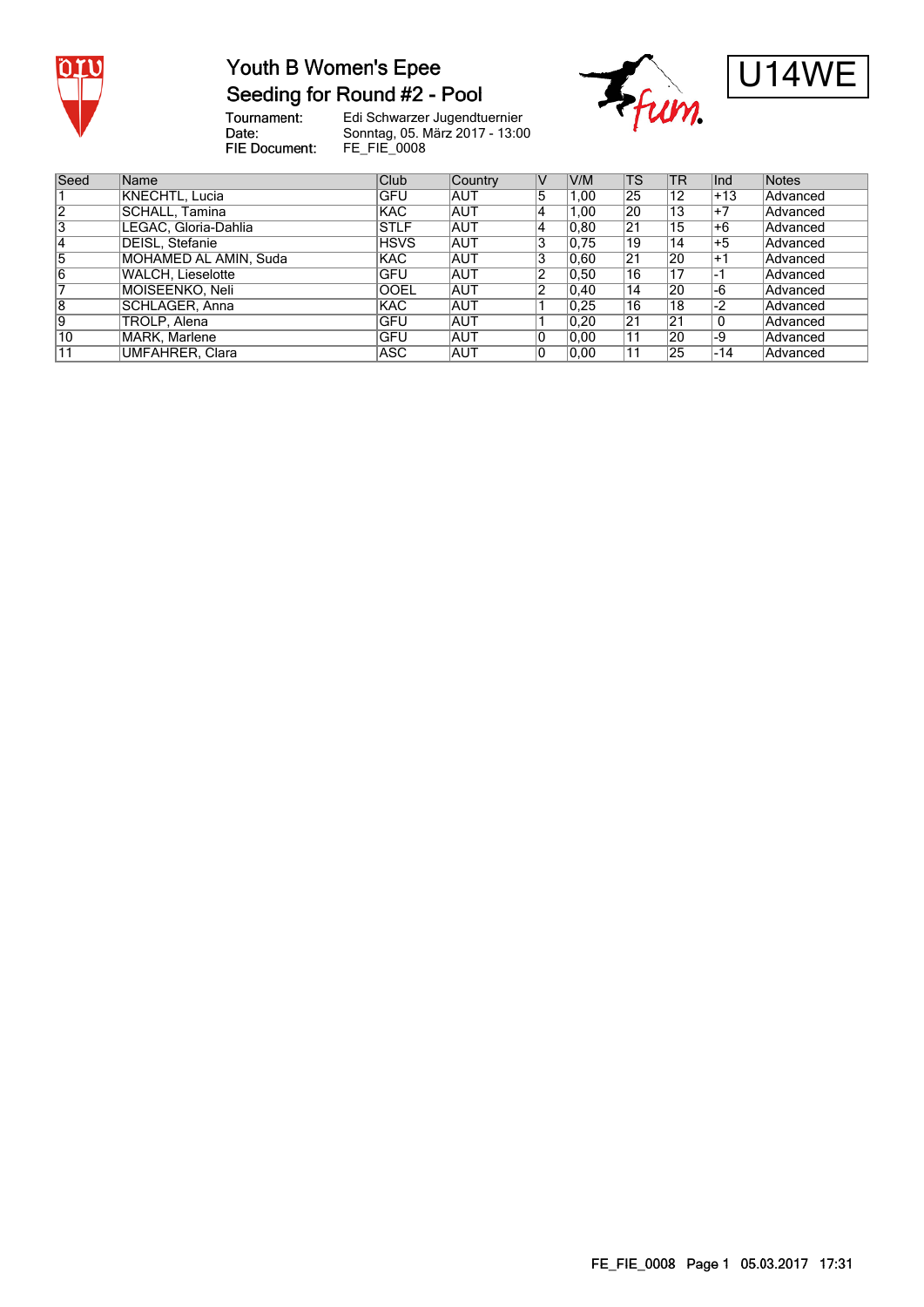

#### Youth B Women's Epee **Pool Results**





Tournament: Date: FIE Document: Edi Schwarzer Jugendtuernier Sonntag, 05. März 2017 - 13:00 FE\_FIE\_0007

| Referee(s):<br>Strip 1<br>BERGMANN, Paul (FCT / AUT)<br>14:50 |                       |            |              |                |                |                |                |                |                |      |    |           |     |
|---------------------------------------------------------------|-----------------------|------------|--------------|----------------|----------------|----------------|----------------|----------------|----------------|------|----|-----------|-----|
| SCHMIDL, Rosa (OELFO / AUT)                                   |                       |            |              |                |                |                |                |                |                |      |    |           |     |
| Name<br>Affiliation                                           |                       |            | #            |                | 2              | 3              | 4              | 5              | v              |      |    | V/M TS TR | Ind |
| SCHLAGER, Anna                                                |                       | KAC / AUT  |              |                | D <sub>3</sub> | D <sub>2</sub> | D <sub>3</sub> | D <sub>3</sub> | $\mathbf 0$    | 0,00 | 11 | 20        | -9  |
|                                                               | MOHAMED AL AMIN, Suda | KAC / AUT  | $\mathbf{2}$ | V <sub>5</sub> |                | V <sub>5</sub> | D1             | D4             | $\overline{2}$ | 0,50 | 15 | 16        | -1  |
| TROLP, Alena                                                  |                       | GFU / AUT  | 3            | V5             | D <sub>3</sub> |                | D <sub>2</sub> | D4             | 1              | 0,25 | 14 | 17        | -3  |
| <b>KNECHTL, Lucia</b>                                         |                       | GFU / AUT  |              | V <sub>5</sub> | V <sub>5</sub> | V <sub>5</sub> |                | V <sub>1</sub> | 4              | 1,00 | 16 | 6         | 10  |
| DEISL, Stefanie                                               |                       | HSVS / AUT | 5            | V5             | V <sub>5</sub> | V <sub>5</sub> | D <sub>0</sub> |                | 3              | 0,75 | 15 | 12        | 3   |

| $\bigcap$                | Strip 2                | Referee(s):<br>SCHMEDLER, Michael (HSVS / AUT) |                |                |                |                |                |                |                |                |      |    |          |       |
|--------------------------|------------------------|------------------------------------------------|----------------|----------------|----------------|----------------|----------------|----------------|----------------|----------------|------|----|----------|-------|
|                          | 14:50                  | SCHOTT, Johanna (OELFO / AUT)                  |                |                |                |                |                |                |                |                |      |    |          |       |
| Name                     |                        | #                                              |                | 2              | 3              | 4              | 5              | 6              | v              | V/M TS         |      |    | $TR$ Ind |       |
| MARK, Marlene            |                        | GFU / AUT                                      | 1              |                | V <sub>5</sub> | V <sub>5</sub> | V4             | V <sub>5</sub> | D <sub>3</sub> | 4              | 0,80 | 22 | 18       | 4     |
| <b>WALCH, Lieselotte</b> |                        | GFU / AUT                                      | $\overline{2}$ | D4             |                | V <sub>5</sub> | D <sub>4</sub> | D <sub>4</sub> | V <sub>5</sub> | $\overline{2}$ | 0,40 | 22 | 21       |       |
|                          | <b>UMFAHRER, Clara</b> | ASC / AUT                                      | 3              | D4             | D4             |                | D <sub>3</sub> | D <sub>1</sub> | D <sub>2</sub> | $\Omega$       | 0,00 | 14 | 25       | $-11$ |
| <b>SCHALL, Tamina</b>    |                        | KAC / AUT                                      | 4              | D4             | V <sub>5</sub> | V <sub>5</sub> |                | D <sub>3</sub> | V <sub>5</sub> | 3              | 0,60 | 22 | 19       | 3     |
|                          | LEGAC, Gloria-Dahlia   | STLF / AUT                                     | 5              | D <sub>2</sub> | V <sub>5</sub> | V <sub>5</sub> | V <sub>5</sub> |                | V <sub>5</sub> | 4              | 0,80 | 22 | 14       | 8     |
| MOISEENKO, Neli          |                        | OOEL / AUT                                     | 6              | V4             | D <sub>2</sub> | V5             | D <sub>3</sub> | D <sub>1</sub> |                | $\overline{2}$ | 0,40 | 15 | 20       | -5    |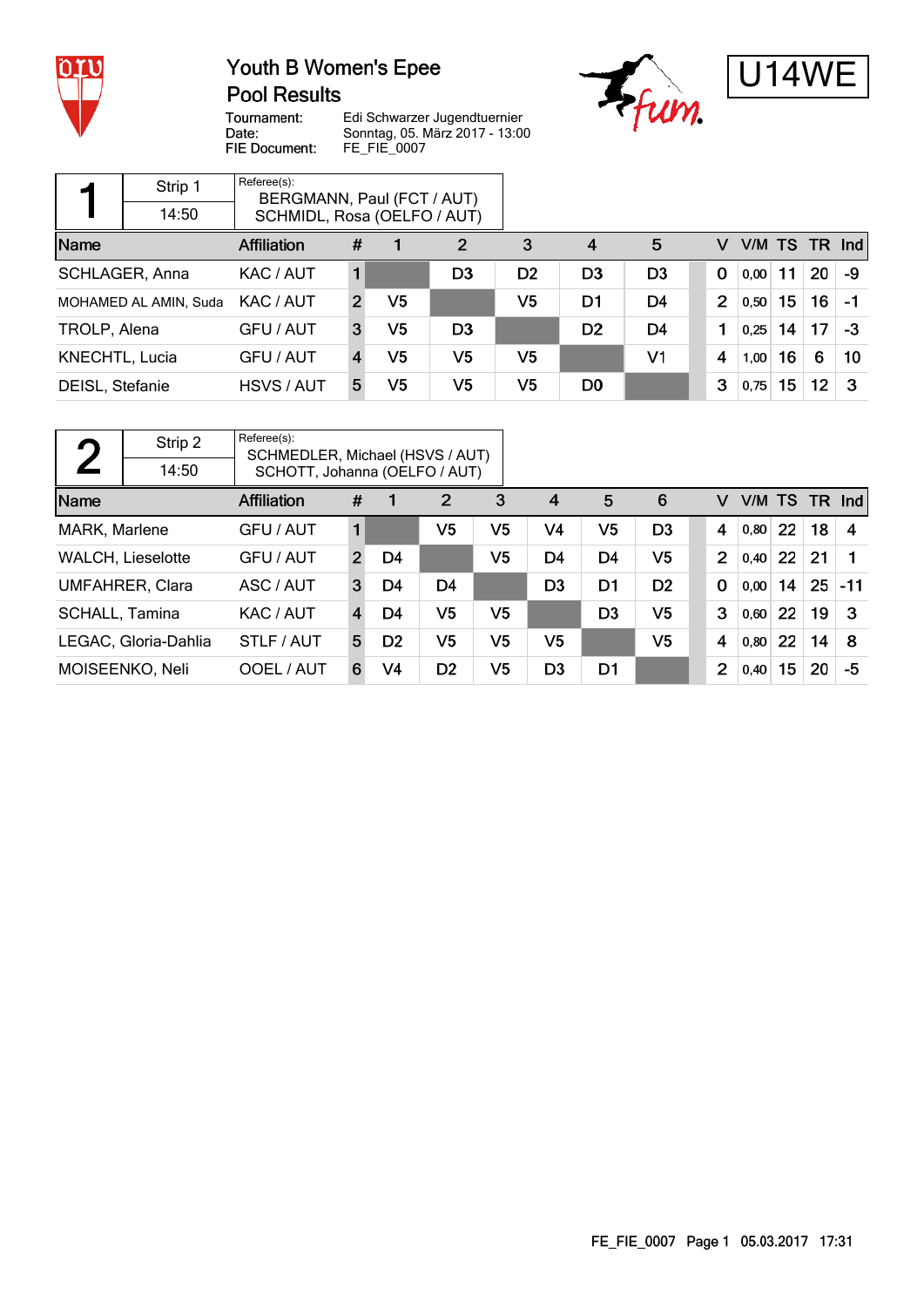

### Youth B Women's Epee Seeding for Round #3 - DE

Tournament:<br>Date: FIE Document:

Edi Schwarzer Jugendtuernier Sonntag, 05. März 2017 - 13:00 FE\_FIE\_0008





| Seed            | <b>Name</b>            | Club        | <b>Country</b> | V              | V/M            | <b>TS</b> | <b>TR</b>       | Ind   | <b>Notes</b>    |
|-----------------|------------------------|-------------|----------------|----------------|----------------|-----------|-----------------|-------|-----------------|
|                 | KNECHTL, Lucia         | <b>GFU</b>  | <b>AUT</b>     | Ι9             | 1.00           | 41        | 18              | $+23$ | Advanced        |
| $\overline{2}$  | LEGAC. Gloria-Dahlia   | <b>STLF</b> | <b>AUT</b>     | 8              | 0.80           | 43        | 29              | $+14$ | Advanced        |
| 3               | SCHALL. Tamina         | <b>KAC</b>  | <b>AUT</b>     |                | 0.78           | 42        | $\overline{32}$ | $+10$ | Advanced        |
| 14              | DEISL, Stefanie        | <b>HSVS</b> | <b>AUT</b>     | 6              | 0.75           | 34        | 26              | $+8$  | Advanced        |
| 5               | MOHAMED AL AMIN, Suda  | <b>KAC</b>  | <b>AUT</b>     | 5              | 0.56           | 36        | 36              | 0     | Advanced        |
| 16              | WALCH, Lieselotte      | <b>GFU</b>  | IAUT           | 14             | 0.44           | 38        | 38              | 0     | <b>Advanced</b> |
|                 | MARK. Marlene          | GFU         | <b>AUT</b>     | 4              | 0.44           | 33        | 38              | $-5$  | <b>Advanced</b> |
| 8               | IMOISEENKO. Neli       | OOEL        | <b>AUT</b>     | 4              | $ 0,40\rangle$ | 29        | 40              | $-11$ | Advanced        |
| 9               | TROLP, Alena           | GFU         | <b>AUT</b>     | $\overline{2}$ | 0.22           | 35        | 38              | -3    | Advanced        |
| $\overline{10}$ | SCHLAGER, Anna         | <b>KAC</b>  | <b>AUT</b>     |                | 0.13           | 27        | 38              | $-11$ | Advanced        |
| 11              | <b>UMFAHRER, Clara</b> | ASC.        | <b>AUT</b>     | 10             | 0.00           | 25        | 50              | $-25$ | Eliminated      |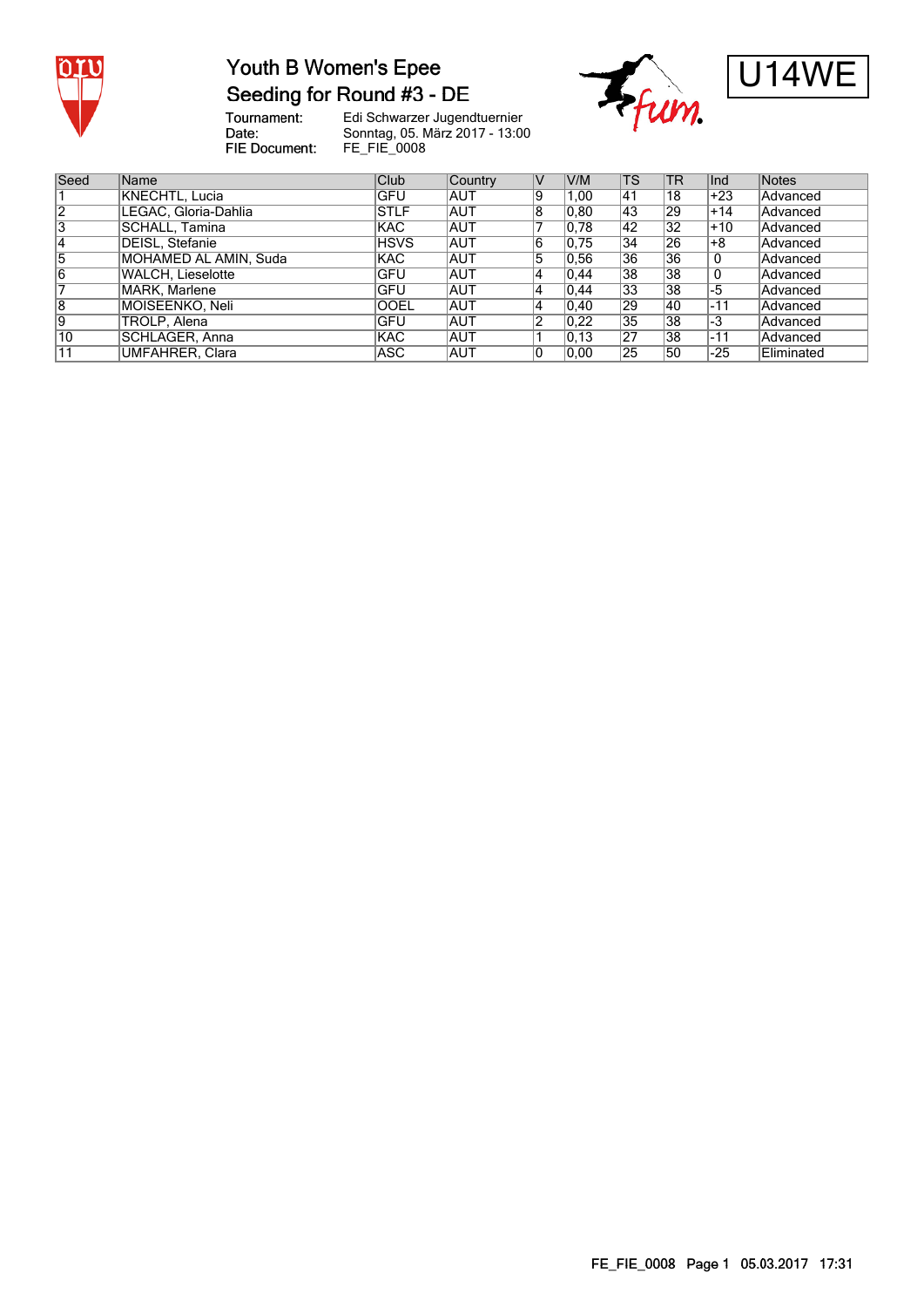#### Youth B Women's Epee - Round #3 - DE (Table of 16)

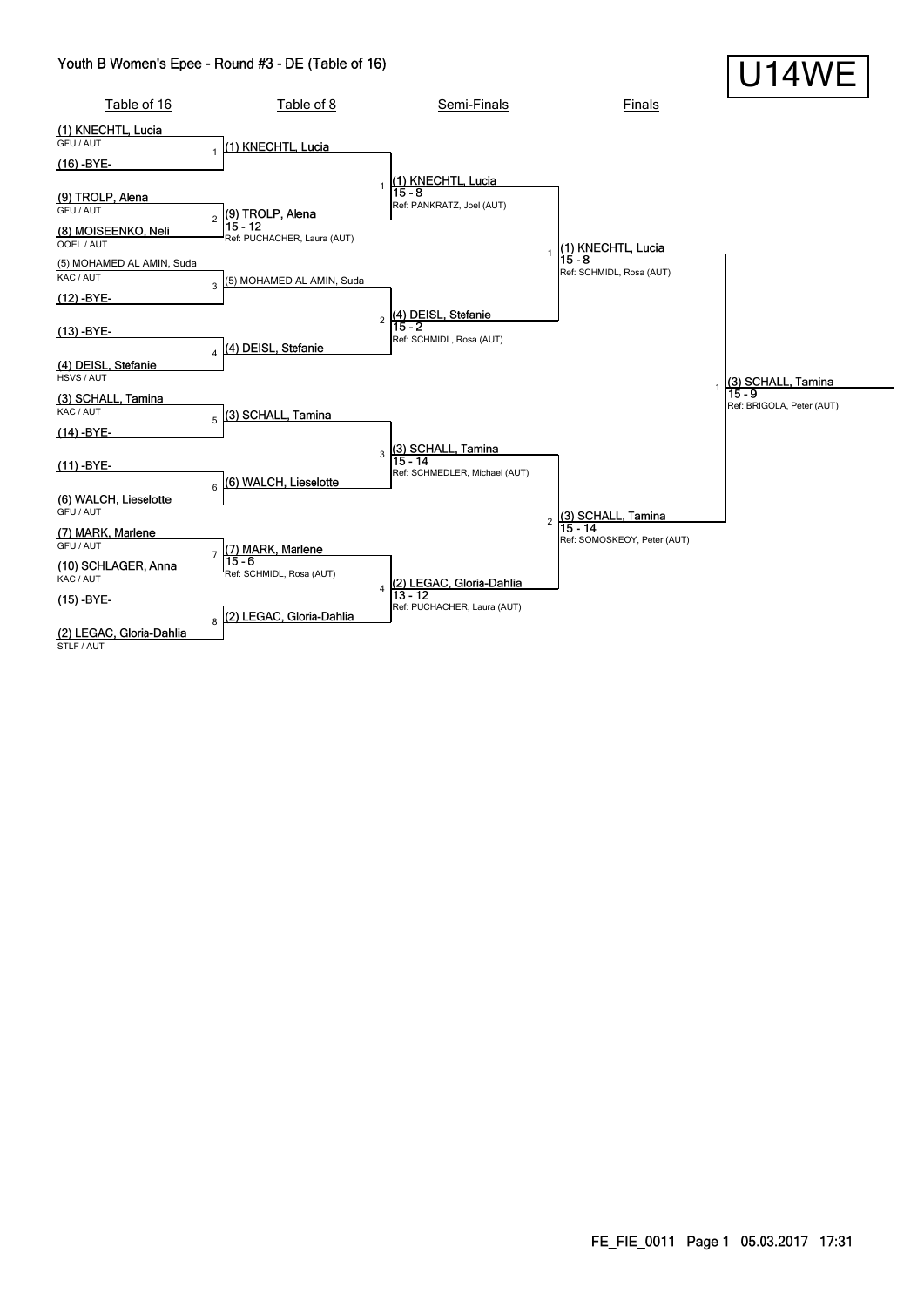

### Youth B Women's Epee

**Final Ranking** 

Tournament:<br>Date: FIE Document:

Edi Schwarzer Jugendtuernier Sonntag, 05. März 2017 - 13:00<br>FE\_FIE\_0012





| Place          | Name                   | <b>Country</b> | <b>Birthdate</b> |
|----------------|------------------------|----------------|------------------|
|                | SCHALL. Tamina         | IAUT           | 24.03.2005       |
| $\overline{2}$ | KNECHTL, Lucia         | <b>AUT</b>     | 01.10.2003       |
| $\overline{3}$ | LEGAC, Gloria-Dahlia   | IAUT           | 25.09.2003       |
| 3T             | <b>DEISL, Stefanie</b> | IAUT           | 25.12.2003       |
| 5              | MOHAMED AL AMIN, Suda  | IAUT           | 19.03.2003       |
| 6              | WALCH, Lieselotte      | <b>AUT</b>     | 13.07.2004       |
|                | MARK, Marlene          | IAUT           | 24.03.2003       |
| 8              | TROLP, Alena           | IAUT           | 21.03.2006       |
| 9              | MOISEENKO, Neli        | IAUT           | 04.12.2004       |
| 10             | SCHLAGER, Anna         | <b>AUT</b>     | 24.05.2003       |
| 11             | UMFAHRER, Clara        | IAUT           | 11.03.2003       |